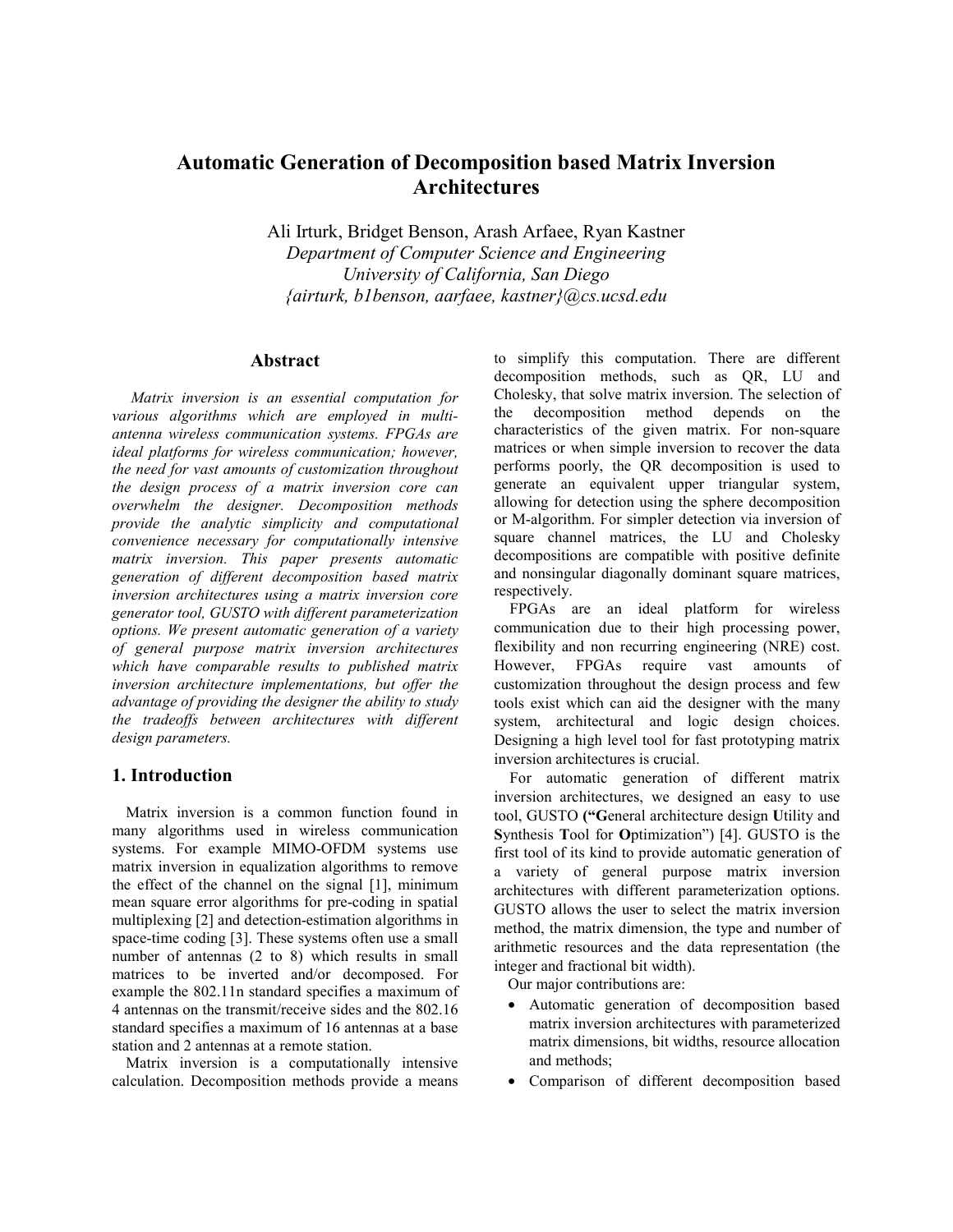matrix inversion methods, QR, LU and Cholesky. The rest of the paper is organized as follows. In section II, we introduce MIMO systems, matrix inversion and its different matrix decomposition based solution methods: QR, LU and Cholesky. In section III, we introduce our tool. Section IV presents our implementation results in terms of area and throughput and compares our results with previously published work. We conclude in Section V.

# **2. MIMO Systems, Matrix Inversion and Its Methods**

Orthogonal Frequency Division Multiplexing (OFDM) is a promising technology for high data rate wireless communications due to its robustness to frequency selective fading, high spectral efficiency, and low computational complexity. Multiple Input Multiple Output (MIMO) systems, which improve the capacity and performance of wireless communication by using multiple transmit and receive antennas, are often used in conjunction with OFDM to improve the channel capacity and mitigate intersymbol interference  $\vert 5 \vert$ .

The received signal for *N* transmit and *M* receive MIMO antennas is  $Y = HX + w$ , where *X*, *Y* and *w* are the complex transmitted signal, complex received signal and complex white Gaussian noise respectively. The wireless channel, where *N* transmit and *M* receiver antennas are employed, is described as the *M×N*  deterministic matrix *H*. The received signal equation can be replaced by its real valued equivalent for computational convenience. Therefore, the detection problem becomes a Least Squares (LS) solution to a system of linear equations. Several different MIMO receive algorithms are employed for optimal detection of the transmitted signal [6]. The sphere decoding algorithm offers an exact method. However, tight timing constraints often make it infeasible to wait for the exact solution, and therefore heuristic algorithms are often used. Many heuristic algorithms employ matrix inversion, and therefore, matrix inversion is an essential computation for MIMO systems.

The inverse of a square matrix  $\vec{A}$  is shown as  $A^{-1}$  such that  $A \times A^{-1} = I$ , where *I* is the identity matrix. Explicit matrix inversion of a full matrix is a computationally intensive method. If the inversion is encountered, one should consider converting this problem into an easy decomposition problem which will result in analytic simplicity and computational convenience.

### **2.1. QR Decomposition Based Matrix Inversion**

QR decomposition is an elementary operation, which decomposes a matrix into an orthogonal and a

triangular matrix. QR decomposition of a matrix *A* is shown as  $A = Q \times R$ , where Q is an orthogonal matrix,  $Q^T \times Q = Q \times Q^T = I$ ,  $Q^T = Q^T$ , and *R* is an upper triangular matrix. The solution for the inversion of a matrix,  $A^{-1}$ , using QR decomposition is  $A^{-1} = R^{-1} \times Q^{T}$ . This solution consists of three different parts: QR decomposition, matrix inversion for the upper triangular matrix and matrix multiplication. QR decomposition is the dominant calculation where the next two parts are relatively simple due to the upper triangular structure of *R*.

There are three different QR decomposition methods: Gram-Schmidt orthogonormalization (Classical or Modified), Givens Rotations (GR) and Householder reflections. Applying slight modifications to the Classical Gram-Schmidt (CGS) algorithm gives the Modified Gram-Schmidt (MGS) algorithm [7]. QRD-MGS is numerically more accurate and stable than QRD-CGS and it is numerically equivalent to the Givens Rotations solution [8] (the solution that has been the focus of previously published hardware implementations because of its stability and accuracy). Also, if the input matrix, *A*, is well-conditioned and non-singular, the resulting matrices, *Q* and *R*, satisfy their required matrix characteristics and QRD-MGS is accurate to floating-point machine precision [8].

## **2.2. LU Decomposition Based Matrix Inversion**

If *A* is a square matrix and its leading principal submatrices are all nonsingular, matrix *A* can be decomposed into unique lower triangular and upper triangular matrices. LU decomposition of a matrix *A* is shown as  $A = L \times U$ , where *L* and *U* are the lower and upper triangular matrices respectively. The solution for the inversion of a matrix,  $A<sup>-1</sup>$ , using LU decomposition is  $A^{-1} = U^{1} \times L^{-1}$ .

This solution consists of four different parts: LU decomposition of the given matrix, matrix inversion for the lower triangular matrix, matrix inversion of the upper triangular matrix and matrix multiplication. LU decomposition is the dominant calculation where the next three parts are relatively simple due to the

# triangular structure of the matrices. **2.3 Cholesky Decomposition Based Matrix Inversion**

Cholesky decomposition is another elementary operation, which decomposes a symmetric positive definite matrix into a unique lower triangular matrix with positive diagonal entries. Cholesky decomposition of a matrix *A* is shown as  $A = G \times G^T$ , where *G* is a unique lower triangular matrix, Cholesky triangle, and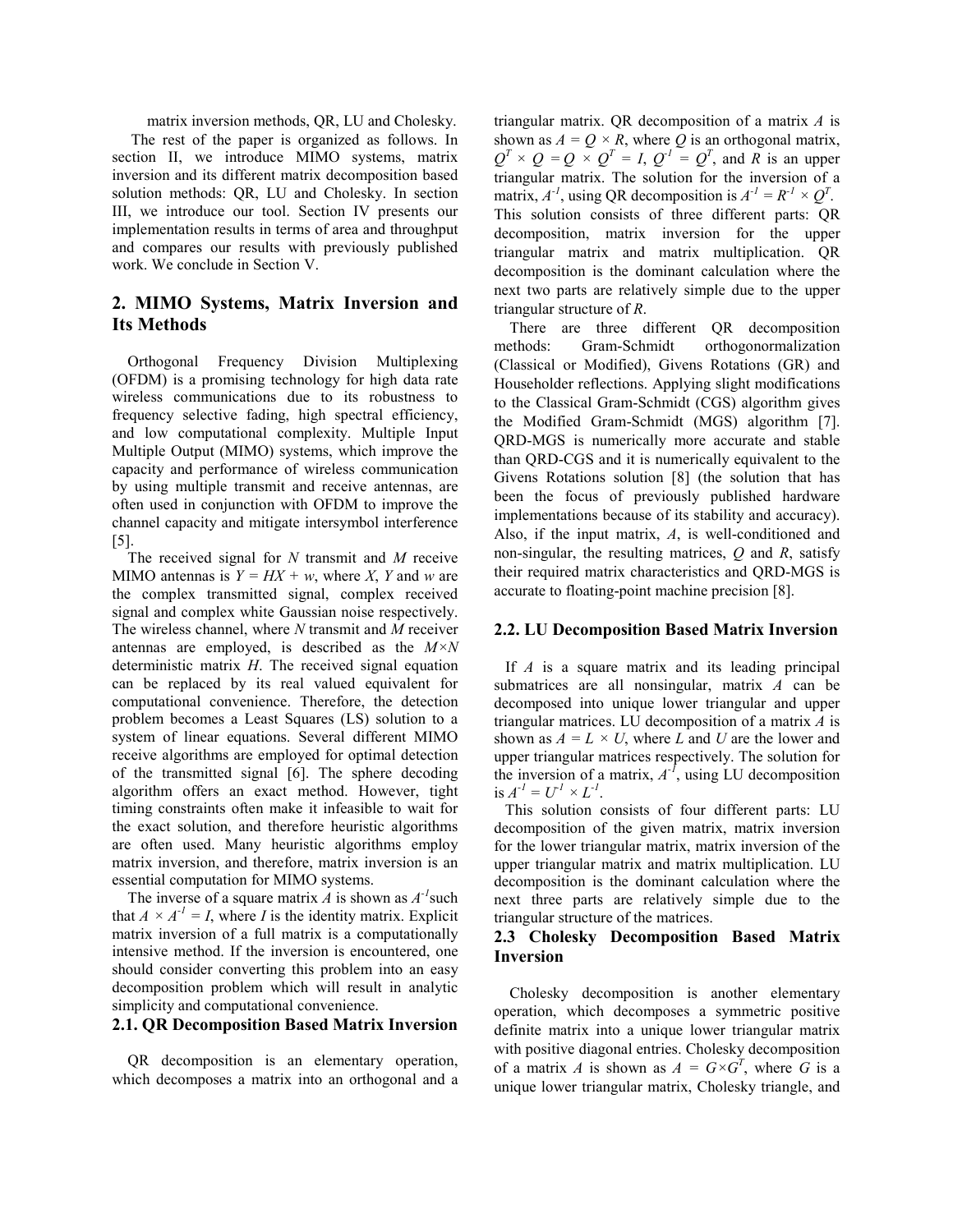$G<sup>T</sup>$  is the transpose of this lower triangular matrix. The solution for the inversion of a matrix,  $A^{-1}$ , using Cholesky decomposition is  $A^{-1} = (G^T)^{-1} \times G^{-1}$ .

This solution consists of four different parts: Cholesky decomposition, matrix inversion for the transpose of the lower triangular matrix, matrix inversion of the lower triangular matrix and matrix multiplication. Cholesky decomposition is the dominant calculation where the next three parts are relatively simple due to the triangular structure of the matrices*.*

# **3. Matrix Inversion Core Generator Tool**

As shown in the previous sections, there are different solution methods for matrix inversion which can be implemented in many different ways. The selection of these methods depends on the structure of the given matrices. The implementation choices are: matrix size (depends on the number of antennas used in system), resource allocation, number of functional units, the organization of controllers and interconnects (depends on the hardware constraints such that designs which offer the most time efficient or the most area efficient architecture), and bit widths of the data (depends on the precision required).

GUSTO, "**G**eneral architecture design **U**tility and **S**ynthesis **T**ool for **O**ptimization," is a high level design tool, written in Matlab, that is the first of its kind to provide automatic generation of different matrix inversion architectures. GUSTO allows the user to select the matrix inversion method (QR, LU and/or Cholesky decompositions), the matrix dimension, the type and number of arithmetic resources and the data representation (the integer and fractional bit width) as shown in Figure 1.

The created architecture by GUSTO works at the instruction-level where the instructions define the required calculations for the matrix inversion. For better performance results, instruction level parallelism is exploited. The dependencies between the instructions limit the amount of parallelism that exists within a group of computations. GUSTO generates a general purpose architecture and its datapath by using resource constrained list scheduling. In this architecture, controller units track the operands to determine whether they are available and perform register renaming which assigns a free arithmetic unit for the desired calculation. Register renaming is



Fig. 1. Flow of GUSTO.

provided by reservation station usage in every arithmetic unit where reservation stations fetch and buffer an operand as soon as the operand is ready. Our proposed design consists of two controller units and three arithmetic units. The arithmetic units are capable of computing decomposition, simple matrix inversion using back-substitution and matrix multiplication. The control units are instruction and timing and operand controller. The arithmetic units are adder/subtractor, multiplier/divider and square root units. The advantage of this architecture is that it is capable of solving any of the decomposition methods with a selection input.

## **4. Results**

In this section, we first present the total number of operations used in different decomposition methods of GUSTO and determine different inflection points between these different methods; and compare our area and throughput results with previously published FPGA implementations.

The total number of operations used in different decomposition methods is shown in Figure 2 in log domain. It is important to notice that there is an inflection point between LU and Cholesky decompositions at  $4 \times 4$  matrices with a significant difference from QR decomposition. Furthermore, this inflection point is shifted to  $5 \times 5$  matrices for matrix inversion implementations where LU and Cholesky have more significant differences in terms of total number of operations; besides the difference between QR and the other decomposition methods increases.